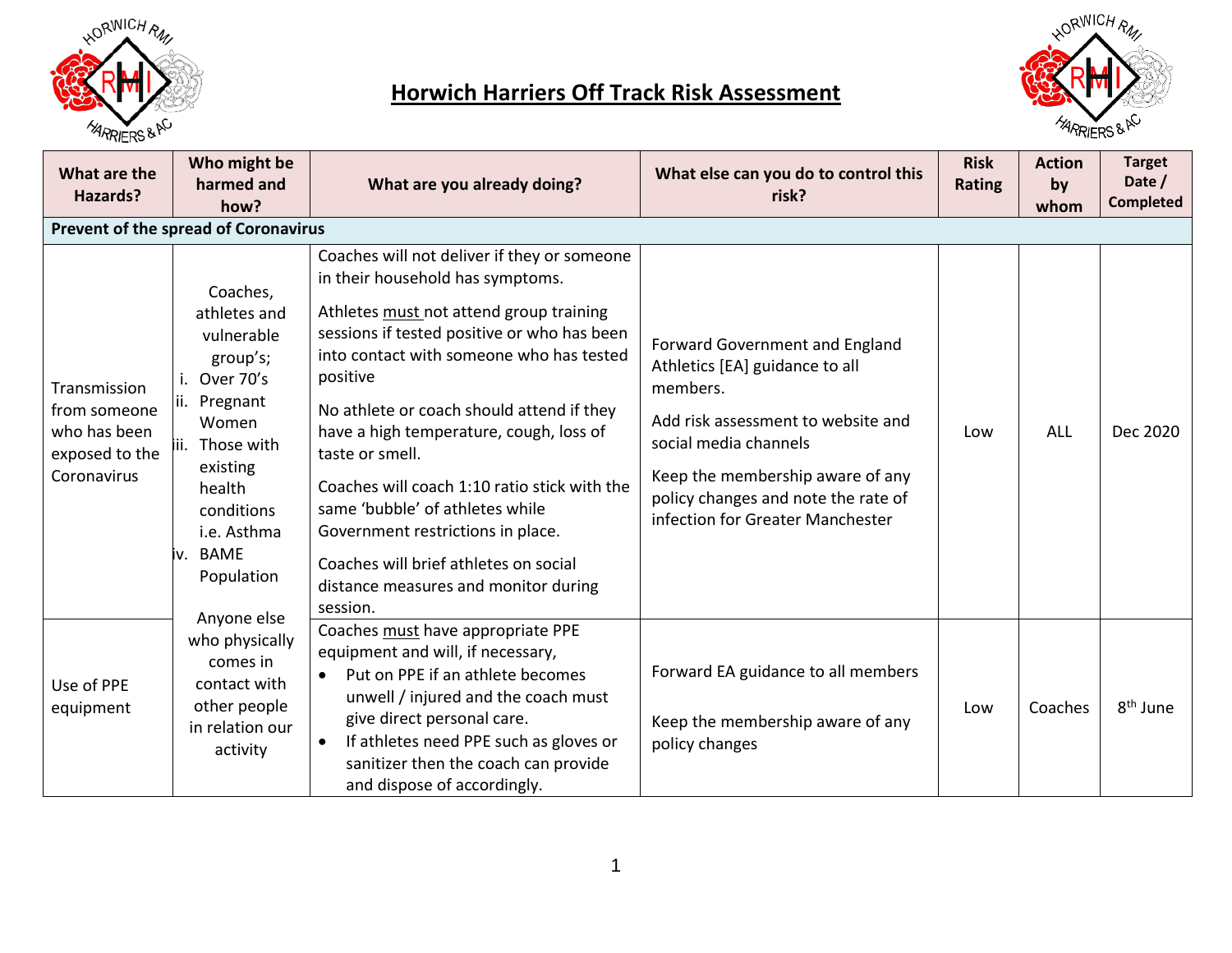| Hygiene                           |                                             | ALL coaches and athletes must follow<br>Handwashing guidance<br>Coaches should have gel sanitisers during<br>training sessions.<br>All coaches and athletes should wash<br>clothing after meeting with people outside<br>own household.                                                                                                                                                                                                                                                                                                                                                                                                                                                | See Governments hand washing<br>guidance.<br>Coaches and athletes to be reminded<br>on a regular basis to wash their hands<br>for 20 seconds with water and soap<br>and the importance of proper drying<br>with disposable towels.                                                                                                                                                                                                                                                                                                                                                                                                                                                                                                                              | Low | ALL        | 8 <sup>th</sup> June |
|-----------------------------------|---------------------------------------------|----------------------------------------------------------------------------------------------------------------------------------------------------------------------------------------------------------------------------------------------------------------------------------------------------------------------------------------------------------------------------------------------------------------------------------------------------------------------------------------------------------------------------------------------------------------------------------------------------------------------------------------------------------------------------------------|-----------------------------------------------------------------------------------------------------------------------------------------------------------------------------------------------------------------------------------------------------------------------------------------------------------------------------------------------------------------------------------------------------------------------------------------------------------------------------------------------------------------------------------------------------------------------------------------------------------------------------------------------------------------------------------------------------------------------------------------------------------------|-----|------------|----------------------|
| Respiratory<br>hygiene.           |                                             | Coaches should carry tissues for<br>themselves and athletes if needed.<br>They will, at all times supervise their own<br>and the athlete's respiratory hygiene.                                                                                                                                                                                                                                                                                                                                                                                                                                                                                                                        | Remind all to catch coughs and<br>sneezes in tissues - Follow 'Catch it,<br>Bin it, Kill it' and to avoid touching<br>face, eyes, nose or mouth with<br>unclean hands.                                                                                                                                                                                                                                                                                                                                                                                                                                                                                                                                                                                          | Low | <b>ALL</b> | 8 <sup>th</sup> June |
| <b>Training</b>                   |                                             |                                                                                                                                                                                                                                                                                                                                                                                                                                                                                                                                                                                                                                                                                        |                                                                                                                                                                                                                                                                                                                                                                                                                                                                                                                                                                                                                                                                                                                                                                 |     |            |                      |
| Before first and<br>every session | Coaches<br>leaders,<br>athletes,<br>parents | ALL new athletes should complete medical<br>questionnaire / health disclaimer. The<br>coach should retain contact details and a<br>note of any medical conditions.<br>New junior members should attend<br>induction group first and all members<br>should receive the membership pack.<br>A UKA qualified coach must lead all<br>sessions<br>Coaches to plan appropriate session<br>incorporating standard safety procedures<br>(e.g. phones, route planning etc)<br>considering athlete's ability and the<br>environment when accessing 'wild' public<br>spaces.<br>Coaches and leaders to brief all athletes<br>before session start maintaining 2-meter<br>social distancing rules. | At this point in time [4 <sup>th</sup> Dec] athletics<br>and running coaching activity can take<br>place on a one-to-ten (10) basis only<br>(i.e. one coach and up to ten (10)<br>athletes OR up to six (6) athletes with<br>no coach present). These individuals<br>do not need to be from the same<br>family household, but ALL must<br>adhere to the latest social distancing<br>guidance.<br>Coaches, athletes and runners aiming<br>to access trails and mountains or<br>public spaces a long way from<br>assistance and emergency services<br>must make themselves aware of any<br>local guidance/considerations prior to<br>travel/training. Consideration of<br>whether the activity could add to<br>pressure on emergency services<br>should be taken. | Low | Coaches    | Dec -<br>Ongoing     |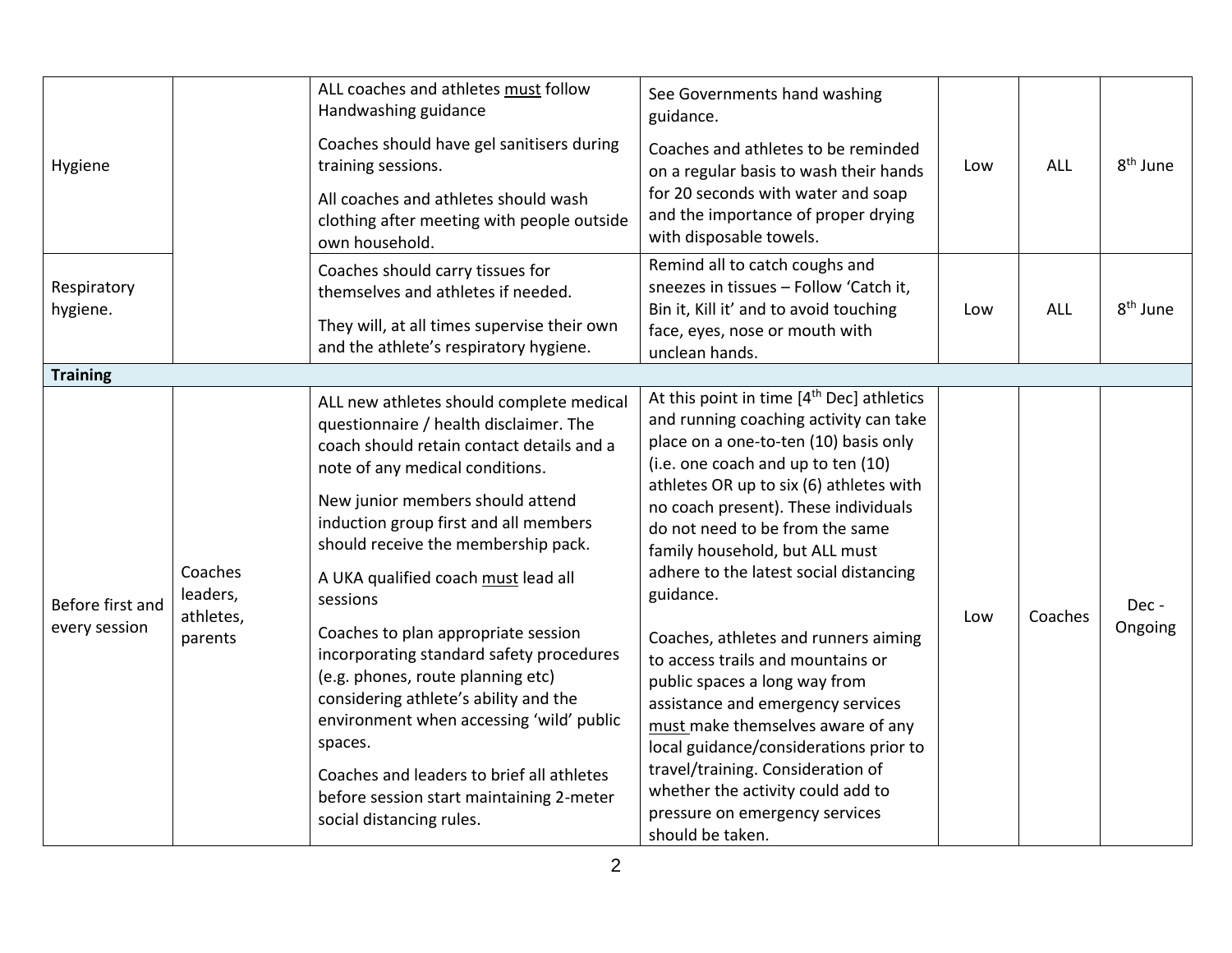|                             |                                      | Coaches can pre-advise regarding water<br>and food intake.<br>Coaches to pre-check the route before the<br>session or used previous planned routes.<br>Ensure Covid 19 Coordinators & other<br>coaches and /or committee aware of<br>location and times of ALL junior training<br>sessions.                                                                                                                                                                                                                                                                                                                                                                                                                                                                                                                                   |                                                                                                                                                                                                                                                                                                                                                                                                                                                                                                                                                                                             |     |         |      |
|-----------------------------|--------------------------------------|-------------------------------------------------------------------------------------------------------------------------------------------------------------------------------------------------------------------------------------------------------------------------------------------------------------------------------------------------------------------------------------------------------------------------------------------------------------------------------------------------------------------------------------------------------------------------------------------------------------------------------------------------------------------------------------------------------------------------------------------------------------------------------------------------------------------------------|---------------------------------------------------------------------------------------------------------------------------------------------------------------------------------------------------------------------------------------------------------------------------------------------------------------------------------------------------------------------------------------------------------------------------------------------------------------------------------------------------------------------------------------------------------------------------------------------|-----|---------|------|
|                             |                                      | Coaches must carry required PPE<br>equipment & first aid supplies.                                                                                                                                                                                                                                                                                                                                                                                                                                                                                                                                                                                                                                                                                                                                                            |                                                                                                                                                                                                                                                                                                                                                                                                                                                                                                                                                                                             |     |         |      |
| During training<br>sessions | Coaches,<br>leaders and<br>athletes, | Coaches to register athletes, perform a<br>visual check of clothing, footwear, and<br>equipment. Also conduct a health and<br>injury enquiry before start of every<br>session, with each athlete.<br>Coaches to ensure medication is carried by<br>athletes where appropriate. First aid must<br>only be given if currently qualified<br>(coaches to put on PPE)<br>Committee to agree a clear policy on<br>management of injured or ill runners<br>during session. Coaches to know health<br>problems injury and fitness of each<br>athletes prior to session.<br>Training route has been checked for<br>suitability within the guidelines advised by<br>UKA / EA<br>Athletes to be forewarned of route<br>obstacles and trip hazards<br>Select routes that have good lighting<br>wherever possible, if not athletes to wear | Coach to carry:<br>Mobile phone<br>$\circ$<br><b>First Aid</b><br>$\circ$<br>Water<br>$\circ$<br>Sugary snack<br>$\circ$<br>Ensure mobile phone are fully charged<br>Coaches must have contact details<br>available of all athletes under 18<br>Parents of U13 athletes should stay<br>near the training location / facility.<br>Parents of U11's must stay at training<br>location / facility.<br>Coaches will contact parents /<br>guardians to contact U18 athlete in<br>the event of any illness or injury.<br>Always remind young athletes to look<br>for changes, like uneven ground, | Low | Coaches | June |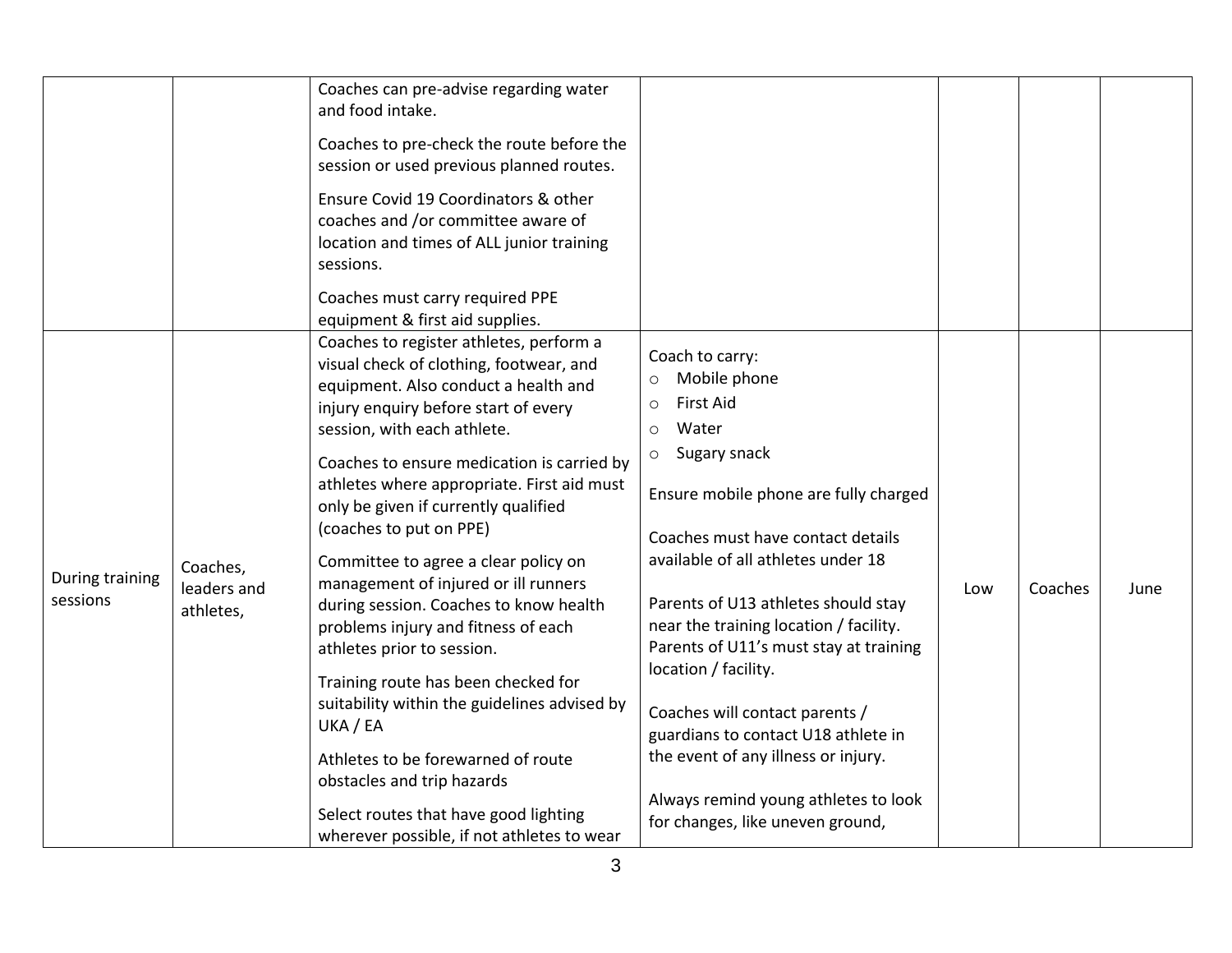|                                     |                                            | lights / reflective clothing especially during<br>winter and off road.<br>Road safety rules must always be adhered<br>to.<br>Session intensity and duration kept to an<br>appropriate time for age and varying                                                                                                                                                                                                                                                            | potholes, slippery ground, mud, street<br>furniture, debris, bins or rubbish bags<br>Coaches must always have a<br>contingency plan.                                                                                                                                                                                     |     |                                                           |      |
|-------------------------------------|--------------------------------------------|---------------------------------------------------------------------------------------------------------------------------------------------------------------------------------------------------------------------------------------------------------------------------------------------------------------------------------------------------------------------------------------------------------------------------------------------------------------------------|--------------------------------------------------------------------------------------------------------------------------------------------------------------------------------------------------------------------------------------------------------------------------------------------------------------------------|-----|-----------------------------------------------------------|------|
|                                     |                                            | ability of athletes. Coach to make on-going<br>assessment of conditions and make<br>adaptation as required                                                                                                                                                                                                                                                                                                                                                                |                                                                                                                                                                                                                                                                                                                          |     |                                                           |      |
| Post session                        | Coaches                                    | Coaches to clean or dispose of PPE<br>appropriately and renew any PPE supplies<br>or equipment ready for next session.<br>All to follow personal hygiene<br>If any issues occur complete an<br>recommendations<br>incident form and submit to relevant<br>Coaches to review the session and amend<br>committee member.<br>session risk assessment if necessary.<br>Forward any amends, recommendations<br>and attendance registers to Covid-19 and<br>junior coordinators |                                                                                                                                                                                                                                                                                                                          | Low | Coaches<br>Covid 19<br>&<br>Junior<br>Coordin-<br>ators   | June |
| <b>Athletes</b>                     |                                            |                                                                                                                                                                                                                                                                                                                                                                                                                                                                           |                                                                                                                                                                                                                                                                                                                          |     |                                                           |      |
| Adhering to<br>Social<br>Distancing | Athletes,<br>Coaches and<br>general public | All coaches and athletes must follow the<br>social distance guidelines.<br>Athlete must not run in each other slip<br>stream and remain a two-meter distance<br>from each other and the coach, unless in<br>an emergency.<br>A max group of six athletes if no coach<br>present.<br>Athletes should adhere to all restrictions<br>that may be placed on a public space by<br>the owner of that space                                                                      | Check all guidance that has been<br>published, especially concerning social<br>distancing and hygiene and any<br>athletic specific information.<br>Be aware guidance can change quickly<br>and more restrictive rules may be<br>applied in the future, so please refer<br>to the England Athletics website<br>regularly. | Low | Athletes<br>Coaches<br>&<br>junior<br>athletes<br>Parents | June |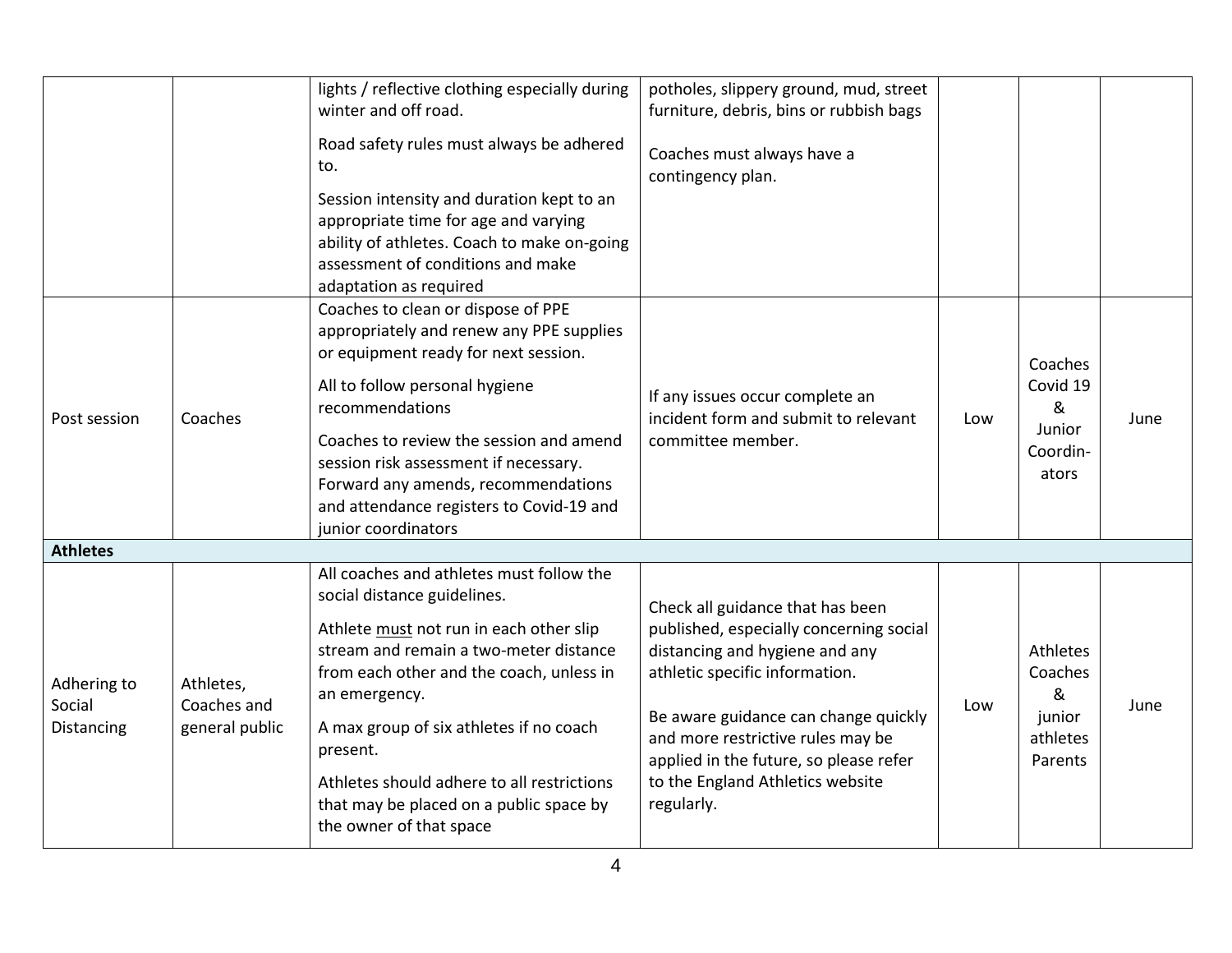|                                              |                                            | Do not congregate before or after training,<br>return home.<br>Inform coach of any injury / illness                                                                                                                                                                                                                                                                                                                                                                                                                                                                                             |                                                                                                                                                                                |                 |                                                                  |          |
|----------------------------------------------|--------------------------------------------|-------------------------------------------------------------------------------------------------------------------------------------------------------------------------------------------------------------------------------------------------------------------------------------------------------------------------------------------------------------------------------------------------------------------------------------------------------------------------------------------------------------------------------------------------------------------------------------------------|--------------------------------------------------------------------------------------------------------------------------------------------------------------------------------|-----------------|------------------------------------------------------------------|----------|
| Personal<br>Responsibilities                 | Athletes                                   | Clothing should suit the conditions.<br>Reflective tops should be mandatory off<br>track, especially during winters months<br>and off road.<br>Ensure you have enough food and<br>hydration for the session in advance.<br>Wear the correct footwear, advice can be<br>given by the coach.                                                                                                                                                                                                                                                                                                      | Keep up to date with national<br>guidance and EA information                                                                                                                   | Low             | Athletes<br>Coaches<br>&<br>junior<br>athletes<br>Parents        | Ongoing  |
| Abuse<br>Collisions<br>Injury and<br>illness | Athletes,<br>Coaches and<br>general public | To avoid coach or athletes receiving verbal<br>abuse from public;<br>o Be polite<br>○ Avoid conflict<br>o Avoid peak times<br>o Move out of the way of pedestrians<br>Ensure there is sufficient room for the<br>number of athletes and make them aware<br>of other people near the training area.<br>Always remind young athletes to look for<br>changes, like uneven ground, potholes,<br>slippery ground, mud, street furniture,<br>debris, bins, or rubbish bags<br>Junior coaches to agree clear meeting and<br>collection point with parents. Report any<br>injury or illness to parents. | If any incidents or accidents occur<br>coaches to complete appropriate<br>report form and submit to Committee.                                                                 | Low -<br>Medium | <b>Athletes</b><br>Coaches<br>&<br>junior<br>athletes<br>Parents | On going |
| Abduction and<br>disappearance               | Athletes                                   | Coaches to take a register at the start and<br>end of session to record all athletes.<br>Coaches must;<br>o Ratio: Keep to 1 coach to 10 athletes, or<br>2 coaches and 20 athletes if wide varied                                                                                                                                                                                                                                                                                                                                                                                               | If any issues occur complete an<br>incident form and submit to relevant<br>committee member.<br>Junior athletes consider taking mobile<br>phone if running alone and off road. | Low             | Athletes<br>Coaches<br>&<br>junior<br>athletes<br>Parent         | Ongoing  |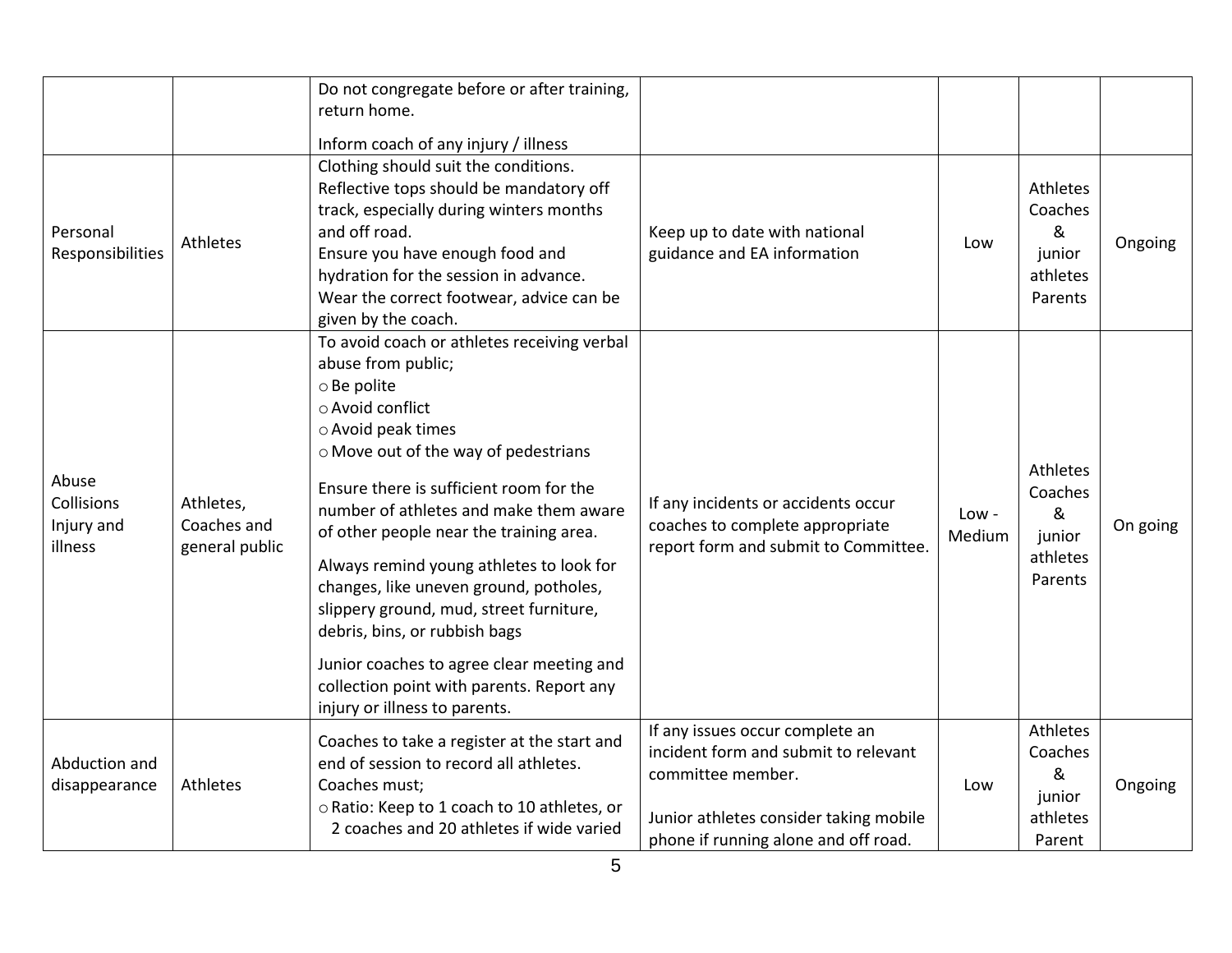|                                                  |                                            | of abilities in group or possibility of<br>losing visibility of all athletes.<br>o Should always keep junior athletes in<br>view.<br>o Set clear meeting and re-grouping areas<br>○ Show / share route maps<br>o Athletes to run in pairs or groups of no<br>more than 10 with coach 6 without<br>coach. U13 should run with an adult.<br>o Juniors to use familiar routes<br>o Any new athletes should be shown<br>routes $[1:1]$<br>o Advise junior runners not to speak with<br>unknown members of the public |                                                                                                                                                                                                                                                                  |                   |                                                                 |         |
|--------------------------------------------------|--------------------------------------------|------------------------------------------------------------------------------------------------------------------------------------------------------------------------------------------------------------------------------------------------------------------------------------------------------------------------------------------------------------------------------------------------------------------------------------------------------------------------------------------------------------------|------------------------------------------------------------------------------------------------------------------------------------------------------------------------------------------------------------------------------------------------------------------|-------------------|-----------------------------------------------------------------|---------|
| <b>Other</b>                                     |                                            | Coaches to ensure any use of equipment is                                                                                                                                                                                                                                                                                                                                                                                                                                                                        |                                                                                                                                                                                                                                                                  |                   |                                                                 |         |
| Equipment                                        | Athlete and<br>Coaches                     | restricted to one athlete while being used<br>and that thorough cleaning is carried out<br>prior to and after any training session.<br>Particularly objects and surfaces that are<br>touched regularly particularly in areas of<br>high use.<br>Any shared equipment MUST be cleaned<br>before and after use after use, disposable<br>gloves to be used when cleaning                                                                                                                                            | Refer to track risk assessment for<br>specific athletics equipment and the<br>USN Arena assessment for facilities<br>with the building                                                                                                                           | Low               | Coaches                                                         | Ongoing |
| Environment,<br>paths, trails,<br>road and fells | Athletes,<br>Coaches and<br>general public | Brief all athletes to be aware that the<br>public take priority on the paths and trails<br>and must be safely avoided.<br>Make all athletes aware of hazards that<br>could cause slips, trips and falls, including<br>tree roots, uneven surfaces, stones, and<br>street furniture etc.                                                                                                                                                                                                                          | The Club has put in a temporary<br>measure to suspend fell training for<br>juniors during the Covid 19 Pandemic.<br>To avoid putting the emergency<br>service under any further strain.<br>All athletes should also consider the<br>recent fires on the moorland | $Low -$<br>medium | <b>Athletes</b><br>Coaches<br>&<br>junior<br>athletes<br>Parent | Ongoing |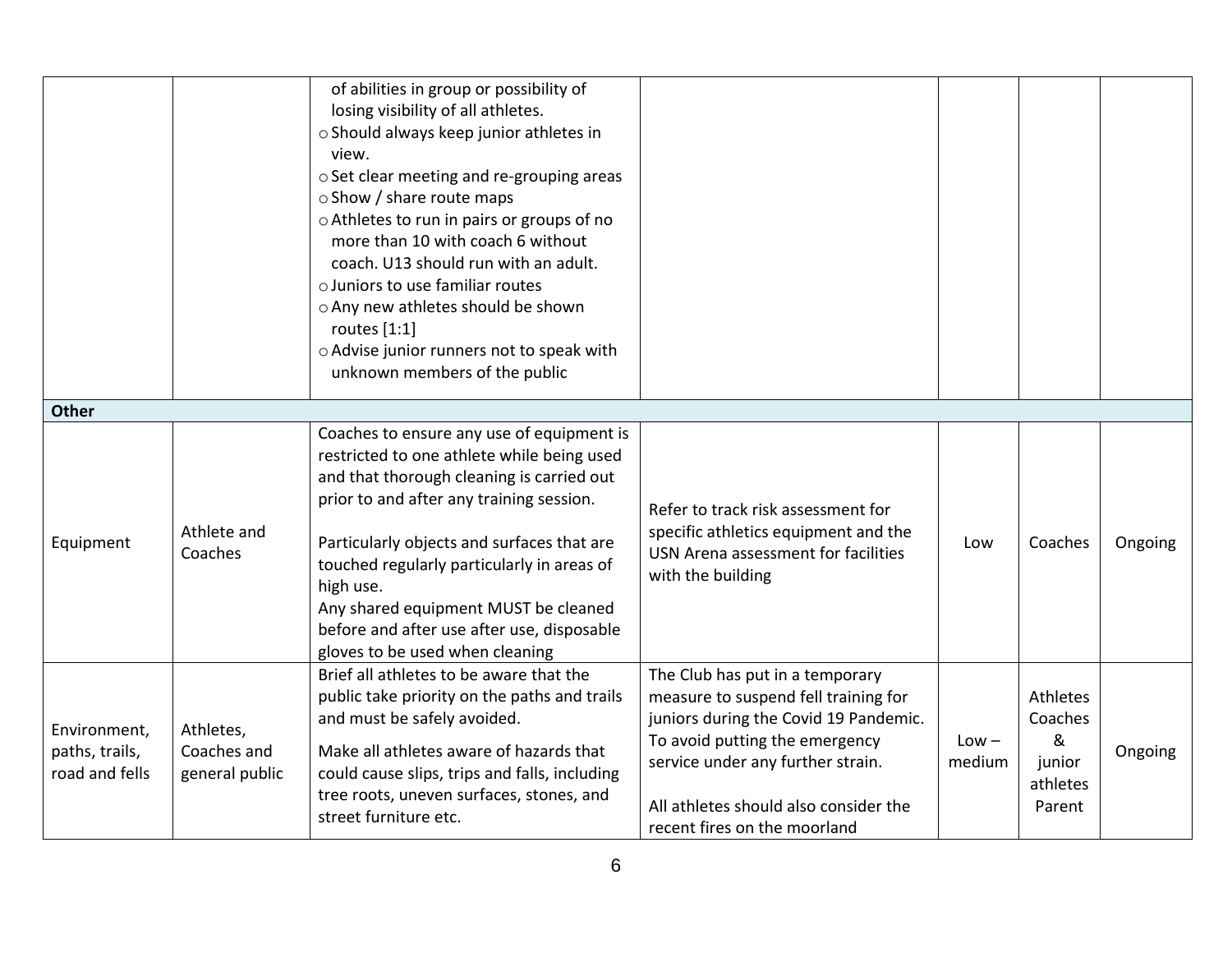|                                   |                                                                                                        | Coaches and athletes aiming to access<br>trails and fells or public spaces a long way<br>from assistance and emergency services<br>must make themselves aware of any local<br>guidance/considerations prior to<br>travel/training. Consideration of whether<br>the activity could add to pressure on<br>emergency services should be taken |                                                                                                                                                                                |                   |                                                           |         |
|-----------------------------------|--------------------------------------------------------------------------------------------------------|--------------------------------------------------------------------------------------------------------------------------------------------------------------------------------------------------------------------------------------------------------------------------------------------------------------------------------------------|--------------------------------------------------------------------------------------------------------------------------------------------------------------------------------|-------------------|-----------------------------------------------------------|---------|
| Traffic/road<br>Crossings<br>Cars | All traffic,<br>including other<br>members of the<br>public, runners,<br>cyclists, crossing<br>traffic | Use all crossings provided as a prudent<br>pedestrian.<br>o Cross as a group<br>o Take personal responsibility<br>o Reinforce every week<br>o Respect all other users of the highway<br>o Follow the Highway Code<br>Ensure group procedure for regrouping at<br>crossings is reiterated weekly                                            |                                                                                                                                                                                | Low               | Athletes<br>&<br>Coaches                                  |         |
| Weather                           | Athletes &<br>Coaches                                                                                  | Weather reports should be checked<br>leading up to and on the day of session.<br>Athletes to be given advice on clothing,<br>fluid intake and sunscreen, as needed.<br>Cancellation to be considered if ice, snow<br>or lightning are likely. Carefully monitor<br>participants for difficulties                                           | Coaches to consider variations in<br>weather making it too cold, wet, hot<br>or slippery or run the sessions.<br>Abandon run and return to centre if<br>conditions deteriorate | $Low -$<br>medium | Athletes<br>Coaches<br>&<br>junior<br>athletes<br>Parents | Ongoing |
| Animals                           | Athletes &<br>Coaches                                                                                  | Ensure athlete keep aware of and alert to<br>things around them.<br>Coaches to be aware of any fears and<br>phobias in your group $-$ and take them<br>seriously<br>Respect other street users<br>Follow the Countryside Code when on<br>farmland                                                                                          |                                                                                                                                                                                | Low               | Athletes<br>Coaches<br>&<br>junior<br>athletes<br>Parents | Ongoing |